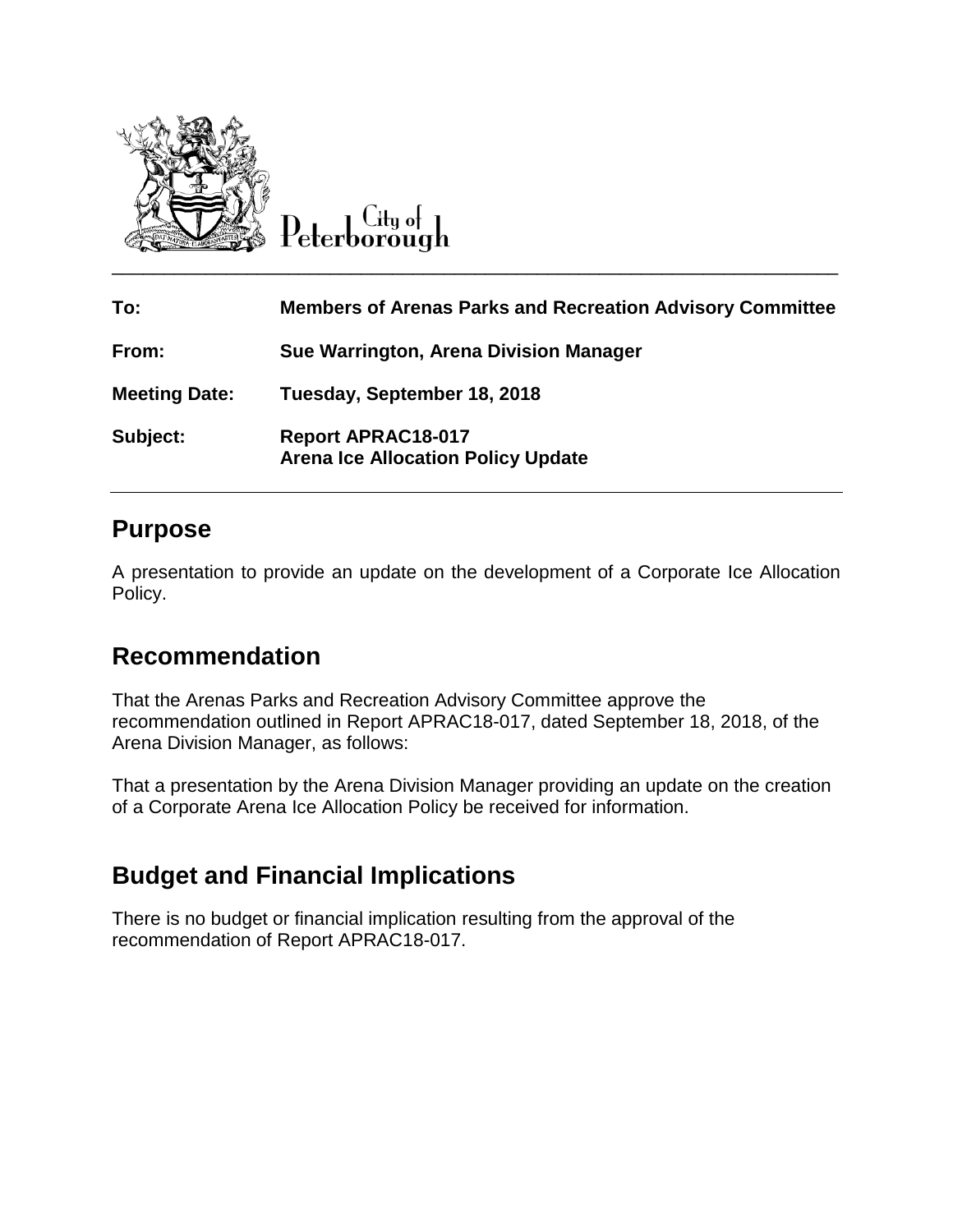## **Background**

An Arena Ice Allocation Policy will set out the framework for the City of Peterborough to provide for the equitable, reasonable and fair distribution of prime time ice to all user groups in the community. This policy is being developed to respond to current demand, projected growth, changing utilization patterns, shifting demographics, market supply and the successful management of the City's inventory of ice, optimizing facility utilization.

Research material obtained from Ice Allocation Policies of twenty-five municipalities and an outline including best practices was reviewed, edited and adapted to be incorporated into the proposed City of Peterborough Ice Allocation Policy (The Policy). A collaborative approach is being used to develop The Policy, based on community needs. The process involves staff working directly with the three main minor hockey organizations, which are the Peterborough Hockey Association (PHA), Peterborough Girls Hockey Association (PGHA) and Peterborough Minor Hockey Council (PMHC). Youth minor ice sports represent an average of 89% of the prime-time ice usage for the Community Arenas (Evinrude Centre, Kinsmen Arena and Northcrest Arena). Components of the proposed Policy will be adapted into the associated Ice Allocation Procedures.

Once developed, staff will review the Policy and Procedures on an annual basis, making appropriate edits and developing additional procedures as required.

Next steps in this project include staff working through the ice allocations for the 2018/19 fall-winter season, and continuing to standardize procedures directly with the user groups throughout the preparation and scheduling process. Staff will continue to review the ice allocation procedures of other municipalities, to ensure Peterborough's policy and procedures are reflective of the industry's best practices. Staff will hold a comprehensive user group session in the fall of 2018. At this session, Staff will provide an update on the components that will make up the Policy, and the procedures being followed to date. This will provide opportunity to receive feedback from the user groups. The Policy will be further refined as the document is finalized for presentation to the General Committee in the first quarter of 2019.

### **Summary**

An Ice Allocation Policy approved by Council will set out the framework required for the City of Peterborough to provide for the equitable, reasonable and fair distribution of prime time ice to all user groups in the community.